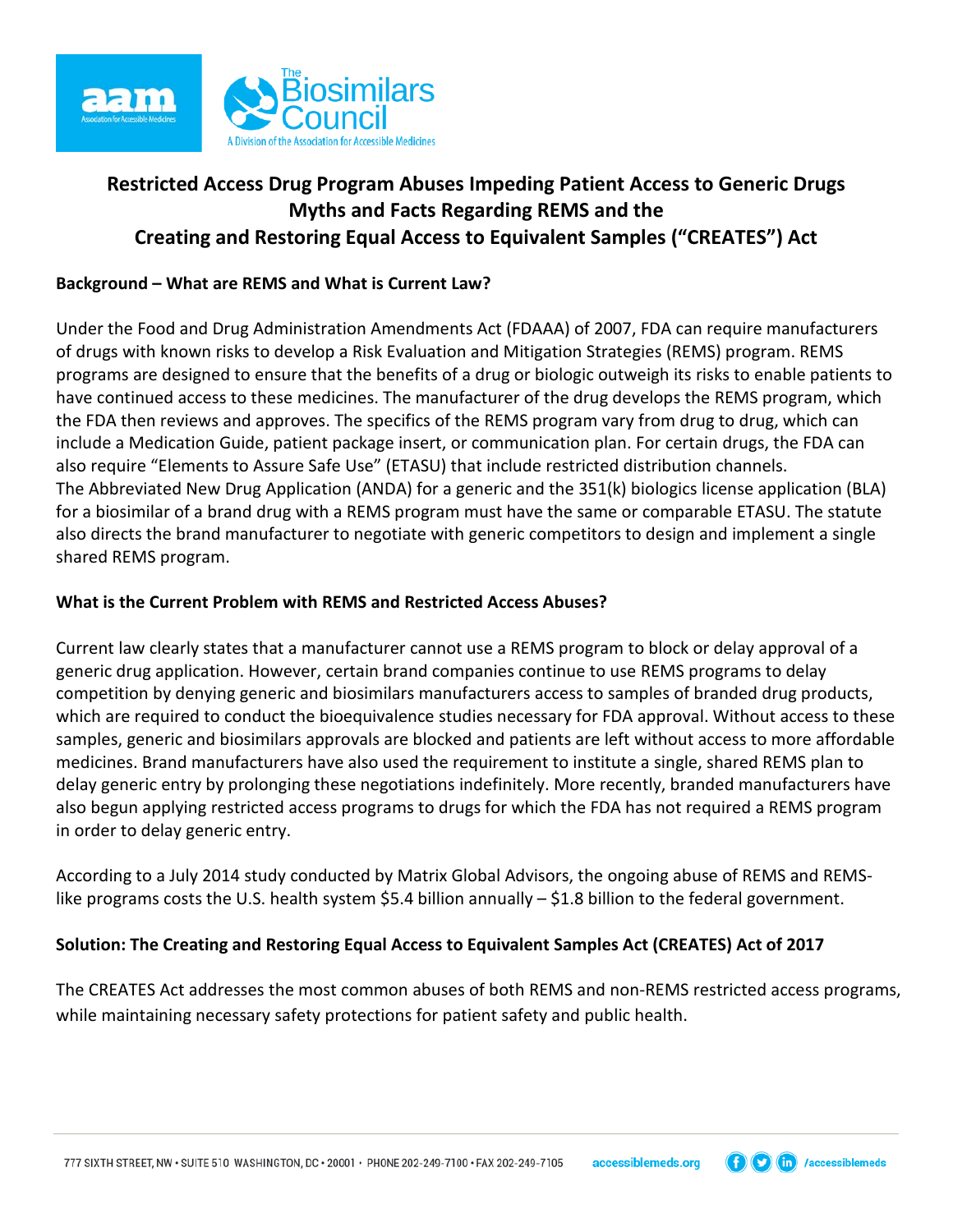

\_\_\_\_\_\_\_\_\_\_\_\_\_

#### **Myths vs Facts**

*Myth*: REMS do not block generic competition – they are rare and ETASU are even rarer.

**Fact:** Nearly 40 percent of new FDA approvals are subject to REMS, and the percentage of REMS programs that require distribution requirements has increased dramatically in the last several years. In addition, brand manufacturers have also begun imposing distribution restrictions on non-REMS products.

**Fact:** In 2009, roughly 75% of REMS programs only required medication guides – but now over 50% of REMS programs include elements to assure safe use. These safety requirements are appropriate and assure patient access to drugs that they otherwise would not be able to use. The problem is abuse of these safety requirements to delay generic competition.

**Fact:** The July 2014 study conducted by Matrix Global Advisors identified *40* drugs from just eight generic manufacturers where REMS and non-REMS restrictions are being used to block access. This ongoing abuse costs the U.S. health care system \$5.4 billion annually.

**Fact:** FDA Office of New Drugs Director Dr. John Jenkins at a 2014 industry conference called the abuse a "growing major problem" for FDA. He went on to say, "I think companies have really gone to the extent of kind of abusing the system, because the system was designed to try to ensure the safe use of the drug and now it's become an evergreening system for avoiding generic competition." He added, "the problem is use of REMS to block generic competition and the innovators have really become very aggressive in using that strategy and hiring the best lawyers to back up that strategy.<sup>[1](#page-1-0)</sup>" Dr. Janet Woodcock, M.D., director of FDA's Center for Drug Evaluation and Research has also weighed in on the issue, most recently testifying before Congress that these abuses are "a problem we struggle with a lot" and went on to note that they have "delayed [the] availability of generics."

*Myth***:** The proposal threatens patient safety involving medicines carrying serious risks and fails to ensure that generic manufacturers are capable of handling REMS drugs.

Fact: Generic manufacturers are committed to patient safety. We support the REMS program when used as intended – to protect patients from severe side effects and adverse events and ensure they have access to these life-saving medicines. Generic and biosimilar companies have decades of experience in the testing and development of products with high safety profiles. Just because certain



<span id="page-1-0"></span> $^{\rm 1}$  Gingery, Derrick. REMS That Block Generics Are 'Major' Problem For FDA, Jenkins Says. "The Pink Sheet" Daily. January 8, 2015.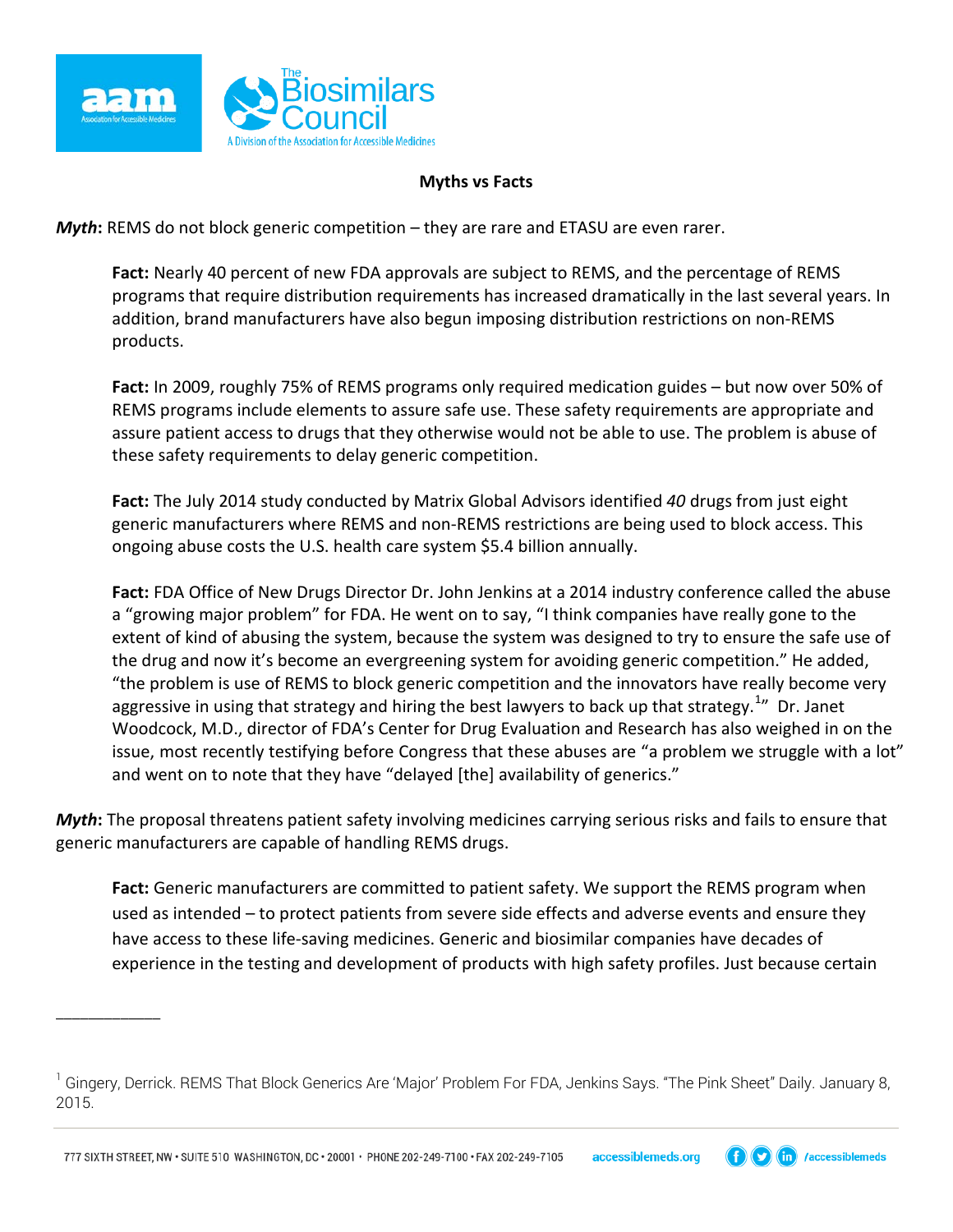

drugs have REMS requirements does not mean that potential generic and biosimilars manufacturers should not have access to product samples.

**Fact:** The CREATES Act does not lower safety requirements, and instead ensures that only appropriate manufacturers receive these samples through an affirmative authorization from FDA that satisfies any relevant safety concerns, which they are required to produce publicly in court to make their claim.

**Fact:** The CREATES Act does not remove any existing authority that FDA has to ensure that generic manufacturers have taken necessary precautions to ensure patient safety. In fact the legislation only grants the FDA the authority to grant such authorization to the generic manufacturer when it has provided sufficient evidence to show that it can safely handle the product.

**Fact:** In instances where the brand manufacturer refuses to deal in good faith to develop a shared REMS, the bill simply gives FDA to take the same action it has already taken in other cases of abuse more expeditiously. FDA has already has the authority to decide that the burdens of a shared REMS, such as brand obstruction, can outweigh the benefits of a shared program and allow generics to develop a separate program. They have already done this in limited circumstances, and the CREATES Act would give them a clear opportunity for similar action in the future. All generic REMS programs are certified as equally sufficient in protecting patient safety, and solely exist due to the hurdles created by brand companies.

**Fact:** The CREATES Act would not move any authority that currently exists at FDA to the federal courts. It would simply give generic manufacturers the leverage necessary to get fair, market based access to samples necessary to meet FDA requirements.

*Myth***:** The proposal harms patient access to needed therapies by exacerbating drug shortages and directing products to generic companies instead of patients in need.

**Fact:** The CREATES Act does not require diversion of products away from patients, but only that the brand manufacturer not place restrictions on the sale of samples to generic manufacturers at commercially-reasonable, market-based terms. In fact, the legislation specifically exempts drugs that are in shortages. Moreover, ensuring that generic companies have appropriate access to samples for product testing could result in more manufacturers of a product and fewer drug shortages.

**Myth:** FDA guidance will facilitate sale of REMS products for testing without "forced sale"

**Fact:** This is not a "forced sale". Inherent in the Hatch-Waxman statute, generic companies have access to product samples to conduct bioequivalence testing. This is about the abuse of safety requirements

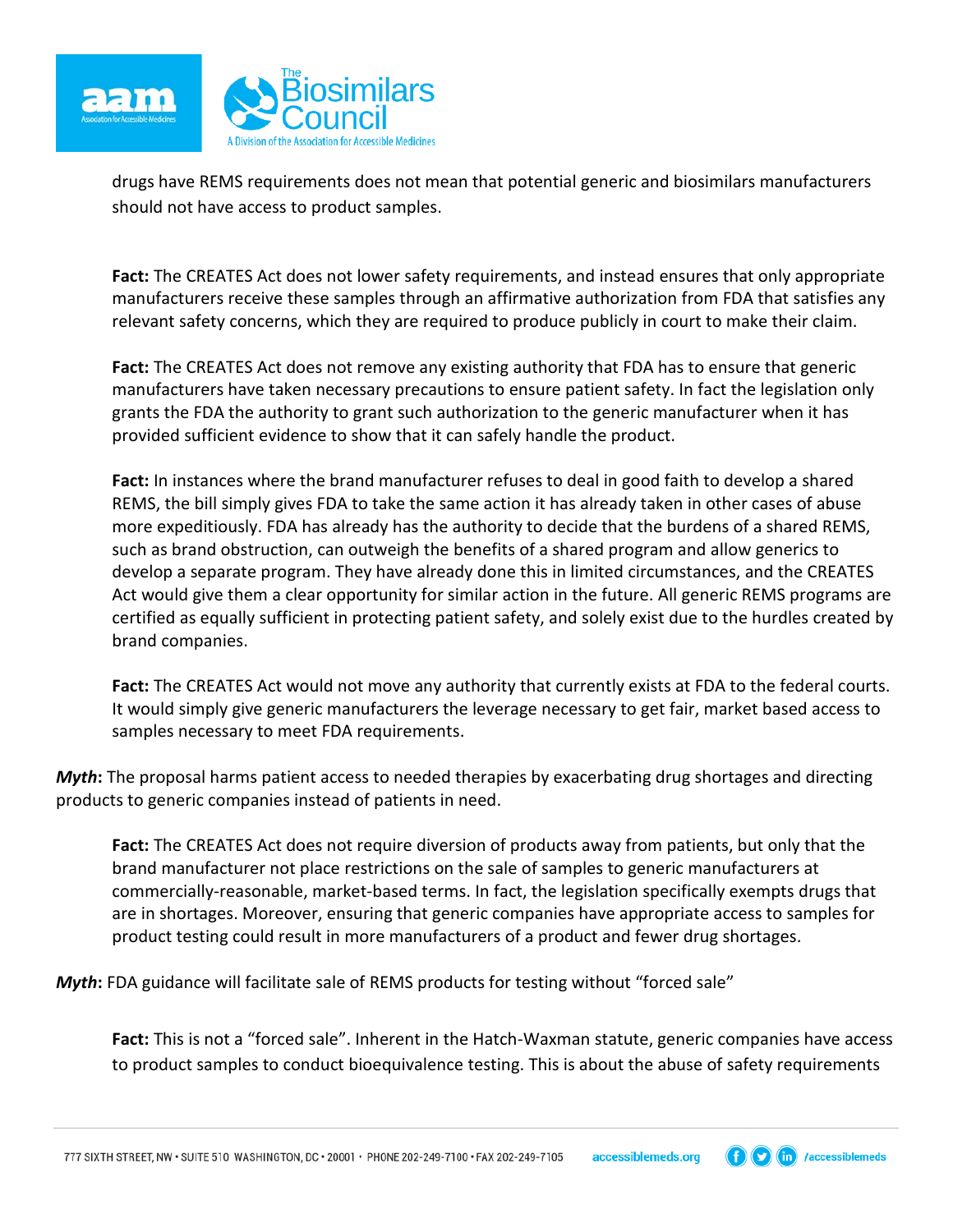

by certain brand manufacturers to deny patients access to more affordable generic medications. In fact, the CREATES Act creates an affirmative defense for brand manufacturers who are acting in good faith.

**Fact:** While the guidance is a step in the right direction, there is no enforcement mechanism to ensure that brand companies provide samples to potential biosimilar and generic developers. As Dr. Jenkins noted at the same conference, "Congress gave us some tools to try to address generic entry but they are not as strong as they might have been to avoid what was probably an unexpected or unintended problem." The CREATES Act will help to address this issue in a market-oriented approach.

*Myth***:** The legislation unfairly shifts liability to brand manufacturers for claims that arise from circumstances and actions completely out of the innovators control.

**Fact:** The CREATES Act specifically indemnifies brand manufacturers for any claim arising out of the failure of a generic manufacturer to follow adequate safeguards to assure safe use of the product.

*Myth***:** The legislation undermines important drug supply chain security improvements.

**Fact:** Nothing in the legislation amends or affects drug supply chain security legislation. In fact, the CREATES Act merely requires that the market function the same for generic manufacturers who seek to purchase samples as it would for any other legal purchaser.

*Myth***:** The proposal would allow generic manufacturers to infringe the intellectual property rights of brand manufacturers.

**Fact:** Nothing in the legislation affects a brand manufacturer's IP rights. Instead, the legislation merely maintains the balance established under the landmark Hatch-Waxman Act. Hatch-Waxman creates a specific litigation process for brands to make IP claims against generic manufacturers. The CREATES Act would not influence that litigation process at all. Additionally, patent law creates a specific, statutory exemption for any IP claims against the necessary efforts generic manufacturers must go through to get approval for a product. The samples being requested would be solely used for those protected purposes, and therefore would not infringe upon brand IP rights.

*Myth***:** The legislation is broader than necessary to address the supposed problem

**Fact:** The CREATES Act is a narrowly tailored proposal to address the well-documented problem of REMS abuses. It does not establish any new requirements on brand manufacturers. They merely must allow the marketplace to work as it should – without limiting the ability of generic manufacturers to purchase samples at commercially-reasonable, market-based prices. The bill establishes an affirmative defense for brand manufacturers in order to limit any potential frivolous litigation.